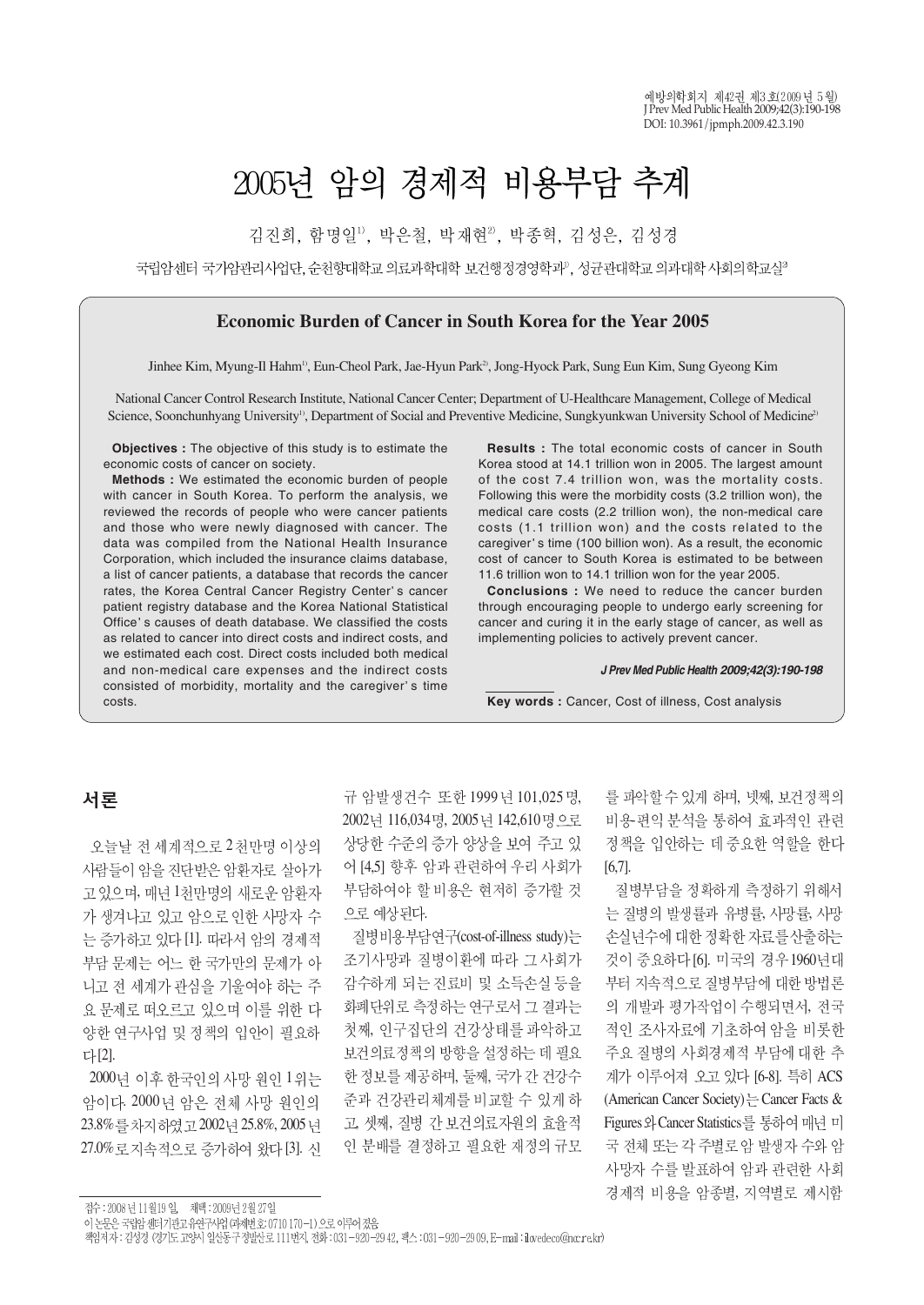으로써 암관리정책을 위한 기초자료 생성 및 현재 진행 중인 암관리정책 평가에 활 용하고있다 [9-11].

우리나라의 경우 전국민이 건강보험에 가입되어 있고 단일한 보험청구자료를 구 축하고 있어 암을 비롯한 다양한 질병비 용부담연구를 수행할 수 있는 매우 용이 한 조건을 갖추고 있다 [12]. 그렇지만 아 직은 건강보험청구자료를 이용한 질병비 용부담연구가 많지 않은 실정이다 [12-16]. 이 중 암과 관련하여 경제적 비용을 추계 한 Kim 등 [16]의 연구는 우리나라에서 암 의 경제적 부담을 추계한 첫 번째 연구로 서 2002년 암종별 경제적 부담정도를 제 시하였다. 우리나라의 2002년 대비 2005년 암발생건수는 22.9%, 암 사망자 수는 4.2% 증가하여 [3,5], 2002년 대비 2005년의 암으 로 인한 경제적 비용이 증가하였음을 예 측할 수 있다. 그러나 이러한 변화의 정도 를 반영한 연구는 아직 시도되지 않아 암 의 경제적 부담에 대한 최근의 현황 파악 에 어려움이 있다.

이에 이 연구는 2005년 자료를 활용하여 암의 경제적 비용부담을 추계하였다. 이 는 암과 관련한 경제적 비용에 대한 최신 의 자료를 제공하여 우리사회가 부담하여 야 하는 암의 경제적 비용 증가 추세 및 암 종별 상대적 비용부담 정도를 파악함으로 써 암관리정책과 암관리사업의 우선순위 결정 및 평가에 대한 근거자료를 제공하 고자 시도되었다. 또한 향후 국민건강보 험공단의 보험청구자료를 활용한 다양한 질병에 대한 질병비용부담연구의 방법론 개발에 기여하고자 한다.

# 재료 및 방법

## 1. 연구설계 및 연구자료

이 연구는 유병률에기초한방법(prevalencebased approach)을 사용하여 암의 질병비용 부담을 추계한 질병비용부담연구(cost-ofillness study)이다. 즉, 2005년 단면 시점에 서 기존 암환자와 새로 발병한 암환자 (C00-C97)를 모두 포함하여 이들의 암 치 료와 관련하여 우리사회가 부담하여야 하는 비용을 추계하였다. 이 연구에서 암 환자를 확인하기 위하여 2005년 국민건강 보험공단의 암 수진자료와 암발생자 추 정자료, 한국중앙암등록본부의 암발생등 록자료를 사용하였고 의료비 규모를 확 인하기 위하여 2005년 국민건강보험공단 의 보험청구자료, 한국보건사회연구원의 제3기 국민건강 · 영양조사자료(2005)를 활용하였다. 또한 암 사망자 수를 확인하 기 위하여 2005 년 사망원인통계자료를 활 용하였다.

## 2. 비용의 측정

질병의 경제적 비용을 측정함에 있어 여 러 가지 관점, 즉 사회, 보건당국, 보험자, 환자 등의 관점들이 존재하며 어떤 관점 을 선택하는지에 따라 추정된 비용의 결 과가 달라질 수 있다 [17-19]. 이 연구는 이 러한 여러 관점들 중 사회 전반에 대한 포 괄적 영향이 고려된 사회적 관점에서 암 의 경제적 비용을 측정하였다. 사회적 관 점에서의 비용측정은 보험재정에서 지출 되는 보험급여진료비, 환자가 지출하는 보험급여진료비 중 본인부담금과 비급여 진료비, 직접비의료비, 간접비용 측정을 포함하다 [20].

이 연구는 질병으로 인한 사회경제적 비 용을 추계한 기존 국내외 문헌들의 산출 방식과 가정들을 검토 [7,8,12-14,16,17, 19,21-23]하여 이를 기초로 직접의료비와 직접비의료비를 포함한 직접비용과 환자 측면에서의 이환손실액과 사망손실액, 보 호자 측면에서의 시간비용이 포함된 간접 비용으로 구분하여 산출하였다.

# 1) 직접비용

(1) 직접의료비

직접의료비는 암 치료와 관련하여 입원 진료비와 외래진료비가 포함된 보험급여 진료비와 식대, 상급병실 차액, 특진료 등 을 포함하는 비급여 서비스에 대한 비급여 진료비로 나누어 산출하였다. 보험급여진 료비는 국민건강보험공단의 보험청구자 료를 활용하여 산출하였고 비급여진료비 는 보험청구자료에서 제공하지 않으므로 국민건강보험공단의 '2005년도 건강보험 환자의 본인부담 진료비 실태조사' 보고 서 [24]에서 제시하고 있는 암환자의 비급 여 본인부담률(입원: 29.5%, 외래: 15.7%)

을 적용하여 산출하였다. 원외처방전에 의한 약제비는 자료의 제한점으로 발생하 지 않는 것으로 가정하였다.

(2) 직접비의 료비

직접비의료비는 교통비와 간병비, 보완 대체요법 사용 비용으로 나누어 산출하 였다.

교통비는 개인별 연간 외래방문 일수와 입퇴원 횟수에 1회 방문에 소요되는 외래 이용 평균 교통비와 입퇴원시 평균 교통 비를 곱하였으며, 가족 1인이 동반한다는 가정 하에 산출하였다 [16,25]. 이때 사용 한 평균 교통비는 제3기 국민건강 · 영양 조사자료(2005) [26]에서 암의 치료와 관련 하여 의료기관을 방문한 암환자의 외래 이용 평균 교통비 11,172원과 입퇴원시 평 균 교통비 30,256 원을 적용하였다.

간병비는 암환자가 입원할 경우 환자를 돌보는 보호자의 경제적 비용으로, 이는 개인별 연간 재원일수에 2005년 1일 간병 인 평균 시장임금 5만원을 적용하였다 [16,27-29].

보완대체요법 사용과 관련한 비용의 산 출은 보건복지가족부의 '우리나라 암환 자가 이용하는 대체 · 보완요법 분류 및 비용분석' 보고서 [30]에 기초하였다. 이 보고서는 20세 미만 암환자는 보완대체요 법을 사용하지 않는다는 가정 하에 20세 이상 성인 6대 호발암 환자만을 대상으로 보완대체요법의 범주를 7개 (심신조정요 법, 한의사처방요법, 한의사처방 외 한방 민간요법, 식이영양식품, 수기신체치료요 법, 약물요법, 기타)로 나누어 조사하였다. 이 연구는 보건복지가족부의 보고서 [30] 에 근거하여 20세미만의 암환자는 보완대 체요법을 사용하지 않는다고 가정하고 전 체 암종에 대하여 6대 호발암 환자의 보완 대체요법 비용 중 기타범주 비용을 제외 한 평균비용(145만원)을 적용하였다.

## 2) 간접비용

간접비용은 인적자본접근법(human capital approach)에 근거하여 암의 발생 및 치료, 조기사망과 관련하여 발생하는 환 자 측면에서의 이환손실금과 사망손실금, 보호자 측면에서의 보호자 시간비용으로 나누어 산출하였다. 이 연구에서는 15세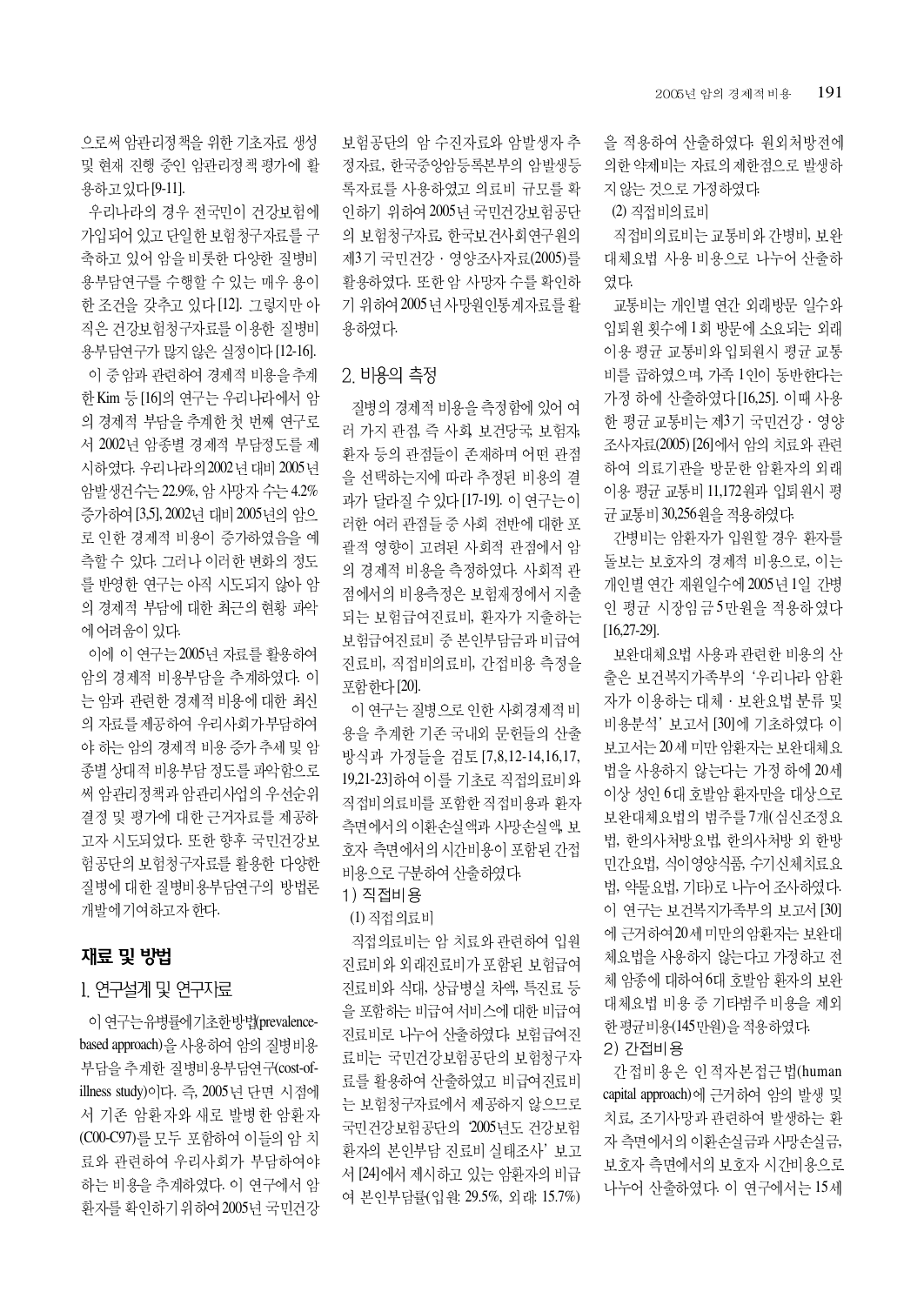미만과 70세 이후에는 생산활동에 참여하 지않는다고 가정하였다.

(1) 이환손실

1 외래이용 및 입원에 따른 이환손실 이환손실액은 암의 치료를 위한 외래방 문 및 입원으로 손실된 작업일수에 대한 경제적 비용으로 정의할 수 있다 [14,17]. 이때 암이 중증질환임을 고려하여 외래방 문1일을 입원 1일과 동일하다고 가정하였 으며 [28,29], 2005년 성별 · 연령별 1일 평 균임금과 경제활동참가율, 취업률, 암환 자의 평균 직업상실률(51%) [25,31]을 고려 하여 산출하였다 (Equation 1).

외래이용 및 입원에 따른 이환손실액=  $\sum\{(\text{Dij} + \text{Oij}) \times \text{Iij} \times \text{Pij} \times \text{Eij} \times (1-L)\}\$ ------ (Equation 1)

여기서. i: 연령, j: 성 Dij: 재원일수 Oij: 외래방문일수 Lij : 성별, 연령별 1일 평균임금 Pij : 성별, 연령별 경제활동참가율 Eij : 성별, 연령별 취업률 L: 암환자의 평균 직업상실률

② 직업상실 및 가사노동능력 상실에 따 른이환손실

직업상실 및 가사노동능력 상실에 따른 이환손실액은 직업을 가진 사람이 암의 진단 및 치료와 관련하여 실직한 경우에 발생한 임금손실분과 여성 비경제활동인 구 중 가사노동 종사 여성이 암의 진단 및 치료와 관련하여 발생한 손실분을 합하여 산출하였다.

직업상실에 따른 이환손실액은 국립암 센터 보고서 [25,31]에서 제시한 암환자의 평균 직업상실률(51%)을 고려하여 산출하 였다. 가사노동 종사 여성의 이환손실액 은 한국보건사회연구원의 제3기 국민건 강 · 영양조사자료(2005) [26]에서 여성의 암으로 인한 와병일수를 분석하여 구한 연간 평균 손실일수(86.5일)와 통계청의 2005년 5인 이상 사업체 근로 여성의 1일 평균임금 59,400 원, 2005년 여성의 비경제 활동률 및 가사노동률을 고려하여 산출하 였다 (Equation 2).

직업상실 및 가사노동능력 상실에 따른 이화수실액=  $\sum (N_{ij} \times I_{ij} \times P_{ij} \times E_{ij} \times L) + (F \times 0.34$  $\times$  86.5  $\times$  59,400) ------ (Equation 2)

# 여기서,

i: 여령, i: 성 Nij : 성별, 연령별 암환자 수(15-69 세) **Iij: 성별, 연령별 연평균임금** Pij : 성별, 연령별 경제활동참가율 Eij : 성별, 연령별취업률 L: 암환자의 평균 직업상실률 F: 여성 암환자수(15-69세) 0.34 : 여성의 비경제활동률 × 가사노동률 86.5 : 여성 암환자의 연간 평균 손실일

#### (2) 사망수실

암환자의 조기사망에 의한 사망손실액 은 암으로사망하지 않았을 경우 69세까지 벌어들일 것으로 예상되는 미래의 기대소 득에 할인율을 적용하여 2005년도 화폐가 치로 화산하여 추정하였다. 즉, 암으로 인 한 총 사망자 수에 조기사망으로 발생한 손실년수에 해당하는 총 기대소득을 곱함 으로써 사출하였다 (Equation 3). 암사망자 수는 사망원인통계자료의 2005년도 암 사 망자 수로 하였으며, 손실녀수는 사망시 연령부터 69세까지로 정의하였고 0-15세, 70세 이후에는 소득이 발생하지 않는 것으 로 가정하였다. 또한 65세 이후 노인의 경 제적 가치를 0'으로 가정하는 것에 논란 의 여지가 있어 65-69세의 기대임금으로 60-64세 인구의 연 평균 임금을 적용하였 으며, 이러한 가치평가에 대한 민감도 분 석을 위하여 60-64세 연령의 연평균 임금 의 50%를 적용한 비용 산출을 추가하였 다. 미래소득을 현재가치로 환산하기 위 해 적용하는 할인율은 3% 와 5%를 각각 적 용하여 할인율 변화에 따른 조기사망 손 실액을 산출하였다 [20].

또한 경제활동참가율과 취업률만을 고 려하였을 경우, 가사노동에 종사하는 여 성인구의 사망에 따른 손실분이 제외되므 로 [32] 이를 보완하기 위하여 사망원인통 계자료에서 사망자의 직업이 '가사, 무직, 학생' 으로 기록된 0-69세 여성(9,978명)에 대하여 2005년 여성의 가사노동률(67%)을 고려하여 0-14세까지의 조기사망 손실액 을 제외한 15세부터의 조기사망 손실액을 산출하여 합산하였다.

#### 조기사망에 따른 사망손실액=

$$
\sum {\big(DN\big)}_{ij} \times \left(\frac{(I_{t+1} \times P_{t+1})_{ij}}{(1+r)} + \frac{(I_{t+2} \times P_{t+2})_{ij}}{(1+r)^2} + \cdots + \frac{(I_{t+n} \times P_{t+n})_{ij}}{(1+r)^n}\right)}
$$
\n
$$
+ \sum {\big(DF\big)}_{i} \times \left(\frac{(IF_{t+1} \times PF)_{i}}{(1+r)} + \frac{(IF_{t+2} \times PF)_{i}}{(1+r)^2} + \cdots + \frac{(IF_{t+n} \times PF)_{i}}{(1+r)^n}\right)}
$$

------ (Equation 3)

## 여기서,

i: 연령, j: 성

(DN)ij: 성별, 연령별 암 사망자 수(0-69세) (DF)i : 여성의 연령별 암 사망자 수(0-69세) t: 사망시 연령

- It+n : 성별, 연령별 t+n에 발생하는 연평균 임금
- Pt+n : 성별, 연령별 t+n의 경제활동참가율 × 취업률
- IFt+n : 여성의 연령별 t+n에 발생하는 연 평균 임금
- PF : 여성의비경제활동률 × 가사노동률
- n:69 t (※ 70세 이후에는 소득이 발생 하지 않는 것으로 가정하였음)
- r: 할인율

## (3) 보호자의 시간비용

보호자의 시간비용은 암환자의 외래 방 문시 보호자를 동반함으로써 발생하는 보 호자 측면에서의 손실액이다. 암환자의 경우 외래 방문시 보호자가 1인 이상 동반 하는 경우가 대부분이지만 이 연구에서는 외래 방문시 동반 보호자가 1인임을 가정 하였다 [16,25]. 또한 암은 중증질환임을 고려하여 외래방문에 소요되는 시간을 1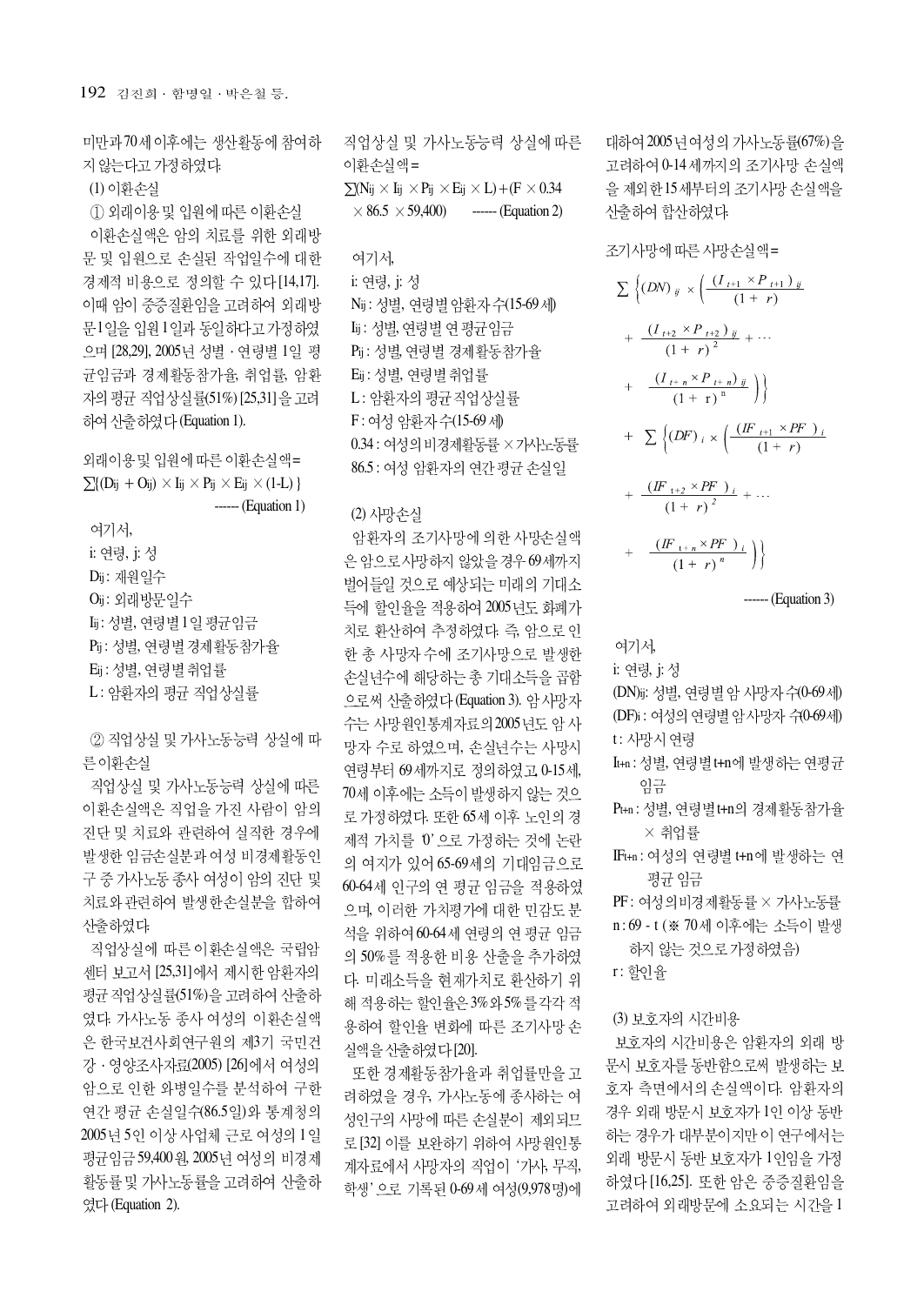**Table 1.** Number of patients by sex, age and cancer site, Korea, 2005

| <b>Cancer Site</b>               | Total   |       | Male    |       | Female  |       |        |         |           |           | Age group $(\%)$ |       |           |       |
|----------------------------------|---------|-------|---------|-------|---------|-------|--------|---------|-----------|-----------|------------------|-------|-----------|-------|
|                                  | no.     | $\%$  | no.     | $\%$  | no.     | $\%$  | $0-14$ | $15-19$ | $20 - 29$ | $30 - 39$ | $40 - 49$        | 50-59 | $60 - 69$ | $70+$ |
| Stomach                          | 89,224  | 18.9  | 58,656  | 25.6  | 30,568  | 12.5  | 0.0    | 0.6     | 4.8       | 12.2      | 15.4             | 18.6  | 22.8      | 21.9  |
| Lung                             | 35,723  | 7.6   | 25,658  | 11.2  | 10.065  | 4.1   | 0.3    | 0.7     | 1.0       | 1.6       | 2.8              | 5.6   | 9.8       | 13.5  |
| Liver                            | 37,072  | 7.8   | 27,748  | 12.1  | 9,324   | 3.8   | 2.8    | 1.2     | 1.8       | 3.2       | 6.8              | 9.9   | 9.2       | 7.3   |
| Colon and rectum                 | 58,649  | 12.4  | 33,430  | 14.6  | 25,219  | 10.3  | 0.1    | 1.1     | 2.9       | 5.4       | 8.1              | 12.2  | 15.3      | 16.4  |
| <b>Breast</b>                    | 54,981  | 11.6  | 235     | 0.1   | 54,746  | 22.4  | 0.0    | 0.2     | 4.3       | 18.0      | 23.5             | 15.7  | 7.0       | 3.1   |
| Cervix uteri                     | 22,704  | 4.8   | 0.0     | 0.0   | 22.704  | 9.3   | 0.0    | 0.0     | 1.9       | 6.3       | 7.7              | 5.7   | 3.9       | 2.8   |
| Thyroid                          | 46,616  | 9.9   | 6,105   | 2.7   | 40,511  | 16.6  | 0.7    | 8.6     | 29.3      | 26.8      | 16.5             | 10.5  | 5.6       | 2.7   |
| Gallbladder                      | 8,876   | 1.9   | 4,471   | 2.0   | 4,405   | 1.8   | 0.0    | 0.0     | 0.2       | 0.4       | 0.7              | 1.5   | 2.3       | 3.4   |
| Pancreas                         | 6.479   | 1.4   | 3,526   | 1.5   | 2,953   | 1.2   | 0.4    | 0.9     | 0.6       | 0.5       | 0.8              | 1.1   | 1.6       | 2.2   |
| <b>Bladder</b>                   | 11,981  | 2.5   | 9,730   | 4.3   | 2,251   | 0.9   | 0.2    | 0.3     | 0.7       | 0.9       | 1.1              | 1.9   | 3.0       | 4.5   |
| Prostate                         | 12,226  | 2.6   | 12,226  | 5.3   | 0.0     | 0.0   | 0.0    | 0.1     | 0.0       | 0.1       | 0.1              | 0.8   | 3.1       | 6.8   |
| Kidney                           | 7,904   | 1.7   | 5,247   | 2.3   | 2,657   | 1.1   | 4.7    | 1.6     | 0.9       | 1.5       | 1.8              | 1.9   | 1.7       | 1.3   |
| Esophagus                        | 4,715   | 1.0   | 4.266   | 1.9   | 449     | 0.2   | 0.0    | 0.0     | 0.0       | 0.1       | 0.2              | 0.7   | 1.6       | 1.6   |
| Ovary                            | 8,139   | 1.7   | 0.0     | 0.0   | 8,139   | 3.3   | 1.9    | 6.1     | 8.6       | 3.6       | 2.2              | 1.7   | 1.1       | 0.7   |
| Leukemia                         | 8,820   | 1.9   | 4,932   | 2.2   | 3,888   | 1.6   | 36.9   | 27.5    | 9.7       | 3.5       | 1.5              | 1.0   | 0.8       | 0.7   |
| Oral cavity                      | 4,157   | 0.9   | 2.536   | 1.1   | 1.621   | 0.7   | 0.4    | 0.9     | 1.6       | 0.9       | 0.8              | 0.8   | 0.9       | 0.9   |
| Larynx                           | 4,805   | 1.0   | 4,462   | 1.9   | 343     | 0.1   | 0.0    | 0.0     | 0.1       | 0.1       | 0.3              | 0.9   | 1.5       | 1.6   |
| Melanoma of skin                 | 1,000   | 0.2   | 473     | 0.2   | 527     | 0.2   | 0.1    | 0.2     | 0.3       | 0.2       | 0.2              | 0.2   | 0.2       | 0.2   |
| Brain and central nervous system | 6,945   | 1.5   | 3,547   | 1.5   | 3,398   | 1.4   | 14.9   | 14.5    | 7.3       | 3.0       | 1.5              | 1.0   | 0.7       | 0.8   |
| Non-Hodgkin lymphoma             | 9,750   | 2.1   | 5,529   | 2.4   | 4,221   | 1.7   | 8.6    | 10.8    | 6.3       | 3.1       | 2.0              | 1.9   | 1.7       | 1.5   |
| Hodgkin disease                  | 770     | 0.2   | 489     | 0.2   | 281     | 0.1   | 0.7    | 1.9     | 1.9       | 0.4       | 0.2              | 0.1   | 0.1       | 0.0   |
| Multiple myeloma                 | 2,112   | 0.4   | 1.109   | 0.5   | 1.003   | 0.4   | 0.1    | 0.1     | 0.1       | 0.1       | 0.3              | 0.4   | 0.6       | 0.6   |
| <b>Testis</b>                    | 829     | 0.2   | 829     | 0.4   | 0.0     | 0.0   | 2.3    | 1.2     | 1.9       | 0.8       | 0.2              | 0.0   | 0.0       | 0.0   |
| Corpus uteri                     | 4,445   | 0.9   | 0.0     | 0.0   | 4.445   | 1.8   | 0.0    | 0.1     | 0.6       | 1.2       | 1.2              | 1.6   | 0.7       | 0.3   |
| Nasopharynx                      | 1,606   | 0.3   | 1.137   | 0.5   | 469     | 0.2   | 0.2    | 0.9     | 0.8       | 0.5       | 0.5              | 0.4   | 0.3       | 0.1   |
| Other pharynx                    | 2,051   | 0.4   | 1,783   | 0.8   | 268     | 0.1   | 0.1    | 0.2     | 0.1       | 0.1       | 0.3              | 0.5   | 0.6       | 0.5   |
| Others                           | 20,556  | 4.3   | 10,726  | 4.7   | 9,830   | 4.0   | 24.5   | 20.4    | 12.4      | 5.4       | 3.4              | 3.3   | 3.6       | 4.5   |
| Total                            | 473,135 | 100.0 | 228,850 | 100.0 | 244,285 | 100.0 | 100.0  | 100.0   | 100.0     | 100.0     | 100.0            | 100.0 | 100.0     | 100.0 |

#### **Table 2.** Medical care expenses by cancer site, Korea, 2005

|                                  |                             | Medical expenses    |                             |                    | Not-covered                 |                    | Total                       |                      |  |
|----------------------------------|-----------------------------|---------------------|-----------------------------|--------------------|-----------------------------|--------------------|-----------------------------|----------------------|--|
| Cancer site                      | Paid by insurer             |                     |                             | Paid by patients   |                             |                    |                             |                      |  |
|                                  | Per<br>patient <sup>®</sup> | Total <sup>+</sup>  | Per<br>patient <sup>®</sup> | Total <sup>+</sup> | Per<br>patient <sup>®</sup> | Total <sup>+</sup> | Per<br>patient <sup>®</sup> | Total <sup>+</sup>   |  |
| Stomach                          | 2,203                       | 196,589             | 454                         | 40,478             | 976                         | 87,085             | 3,633                       | 324,152              |  |
| Lung                             | 4,553                       | 162,638             | 898                         | 32,062             | 1,971                       | 70,407             | 7,421                       | 265,107              |  |
| Liver                            | 3.963                       | 146,919             | 825                         | 30,589             | 1,788                       | 66,290             | 6,576                       | 243,798              |  |
| Colon and rectum                 | 2,909                       | 170,599             | 588                         | 34,488             | 1,271                       | 74,518             | 4,767                       | 279,604              |  |
| <b>Breast</b>                    | 2,029                       | 111,556             | 389                         | 21,392             | 763                         | 41,954             | 3,181                       | 174,902              |  |
| Cervix uteri                     | 1,682                       | 38,179              | 325                         | 7,378              | 691                         | 15,679             | 2,697                       | 61,236               |  |
| Thyroid                          | 775                         | 36,130              | 163                         | 7,595              | 316                         | 14,749             | 1,254                       | 58,474               |  |
| Gallbladder                      | 3,749                       | 33,280              | 758                         | 6,725              | 1,739                       | 15,438             | 6,246                       | 55,443               |  |
| Pancreas                         | 4,527                       | 29,327              | 909                         | 5,887              | 2,014                       | 13,048             | 7,449                       | 48,262               |  |
| <b>Bladder</b>                   | 1,776                       | 21,278              | 357                         | 4,275              | 742                         | 8,884              | 2,874                       | 34,438               |  |
| Prostate                         | 1,912                       | 23,371              | 394                         | 4,813              | 663                         | 8,103              | 2,968                       | 36,287               |  |
| Kidney                           | 1,896                       | 14,984              | 423                         | 3.340              | 812                         | 6,421              | 3,131                       | 24,745               |  |
| <b>Esophagus</b>                 | 4,490                       | 21,170              | 852                         | 4,017              | 1,984                       | 9,353              | 7,326                       | 34,541               |  |
| Ovary                            | 3,747                       | 30,497              | 725                         | 5,898              | 1,730                       | 14,079             | 6.201                       | 50,474               |  |
| Leukemia                         | 12,494                      | 110,193             | 1,364                       | 12,032             | 4,902                       | 43,237             | 18,760                      | 165,462              |  |
| Oral cavity                      | 2,571                       | 10,690              | 499                         | 2,073              | 1,050                       | 4,364              | 4,120                       | 17,127               |  |
| Larynx                           | 2.052                       | 9.861               | 397                         | 1.908              | 833                         | 4,001              | 3,282                       | 15,769               |  |
| Melanoma of skin                 | 2.823                       | 2.823               | 579                         | 579                | 1,197                       | 1,197              | 4,599                       | 4,599                |  |
| Brain and central nervous system | 4.343                       | 30,165              | 767                         | 5,330              | 1,885                       | 13,089             | 6,996                       | 48,585               |  |
| Non-Hodgkin lymphoma             | 4.919                       | 47.960              | 908                         | 8,853              | 2,165                       | 21,108             | 7,992                       | 77,922               |  |
| Hodgkin disease                  | 3,212                       | 2,473               | 584                         | 449                | 1,294                       | 996                | 5,090                       | 3.919                |  |
| Multiple myeloma                 | 7,683                       | 16,227              | 1,255                       | 2,650              | 3,216                       | 6,793              | 12,154                      | 25,670               |  |
| <b>Testis</b>                    | 1,592                       | 1.320               | 357                         | 296                | 669                         | 555                | 2.619                       | 2,171                |  |
| Corpus uteri                     | 1.652                       | 7,344               | 358                         | 1,590              | 686                         | 3.049              | 2,696                       | 11,983               |  |
| Nasopharynx                      | 3,382                       | 5,431               | 649                         | 1,042              | 1,354                       | 2,174              | 5,384                       | 8,647                |  |
| Other pharynx                    | 4,131                       | 8,473               | 751                         | 1,540              | 1,696                       | 3,479              | 6,578                       | 13,491               |  |
| Others                           | 3,453                       | 70,976              | 619                         | 12,725             | 1,447                       | 29,748             | 5,519                       | 113,450              |  |
| Total <sup>+</sup>               | 2,875                       | 1,360,453<br>(61.8) | 550                         | 260,004<br>(11.8)  | 1,225                       | 579,799<br>(26.4)  | 4,650                       | 2,200,257<br>(100.0) |  |

\* Unit: Thousand Korean Won, Unit: Million Korean Won, The parenthesis refer to percent.

일로 가정하였다 [28,29]. 따라서 동반 보 호자 1인에 대한 시간비용은 외래방문 건 수에 대하여 2005년 통계청의 전 연령 1일 평균임금 및 경제활동참여율, 취업률을 고려하여 산출하였다. 암환자의 입퇴원시 보호자 동반에 따른 손실액은 간병비에 이미 고려되었으므로 보호자의 시간비용 에서 제외하였다.

# 결과

# 1. 암환자 현황

2005년 암 치료를 위하여 의료기관을 이 용한 환자는 473,135 명으로 여자(51.6%)가 남자(48.4%) 보다 많았다. 연령별로는 60대 (26.7%) 가 가장 많았고 다음이 50 대(22.7%) 였다. 15세 미만은 1.2% 였고 70세 이상은 22.4% 였다.

암종별로는 위암이 89,224명(18.9%)으로 가장 많았고 그 다음으로 대장암(12.4%), 유방암(11.6%), 갑상선암(9.9%), 간암 (7.8%), 폐암(7.6%), 자궁경부암(4.8%) 순 이었다. 한국인의 주요 6대 암종(위암, 폐 암, 간암, 대장암, 유방암, 자궁경부암) 환 자는 전체 암환자의 63.1%였으며 주요 6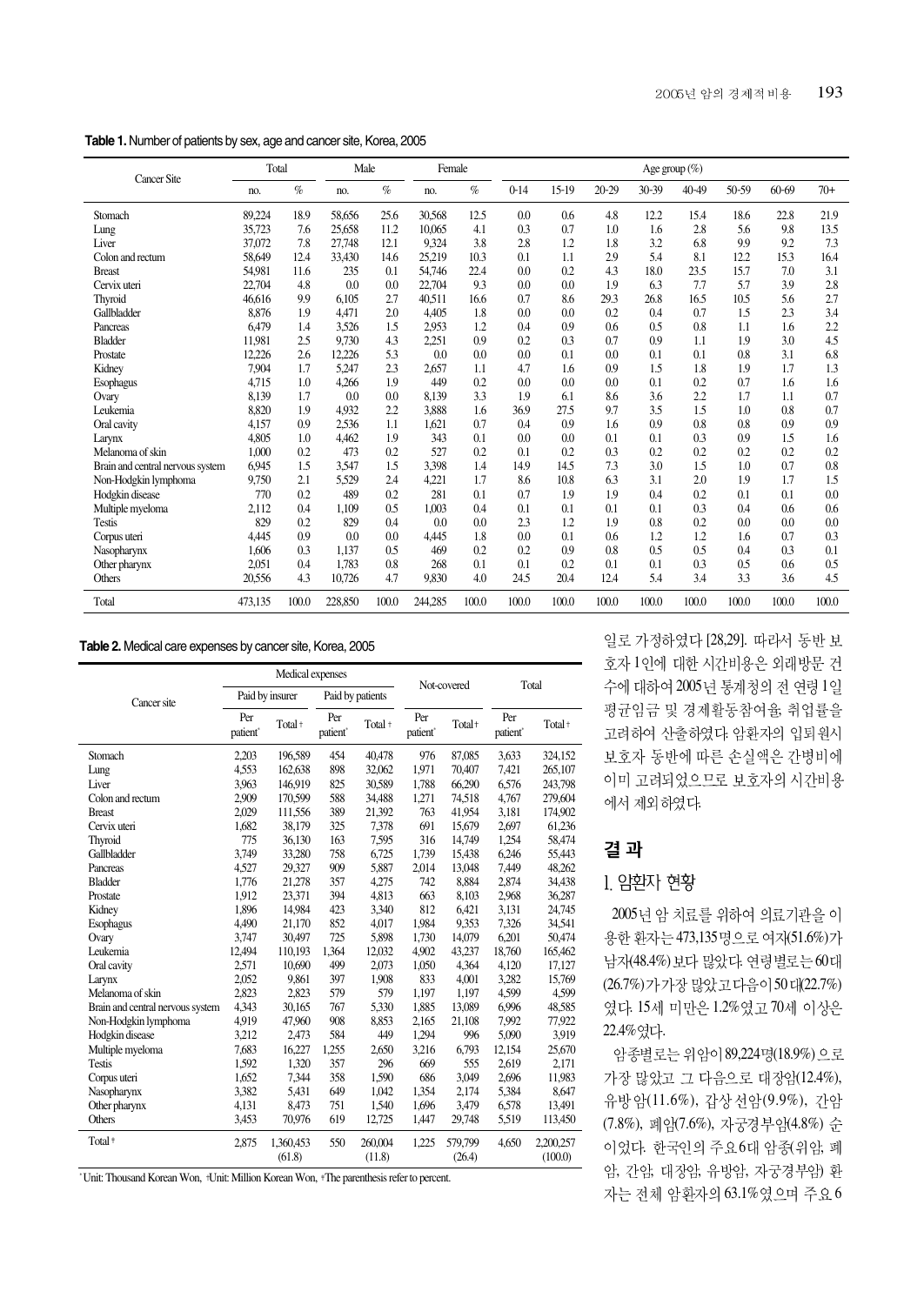대 암종에 포함되지 않는 갑상선암이 9.9% 로 간암, 폐암, 자궁경부암보다 많았  $\Box$  (Table 1).

## 2 직접비용

### 1) 직접의료비

2005년 암환자는 암의 치료와 관련하여 2,200,257 백만워의 직접의료비를 지불하 였다. 이를 세부 항목별로 살펴보면 보험 급여진료비 중 공단부담금이 1,360,453 백 만원(61.8%) 으로 2005 년 우리나라 전체 인 구의 총 진료비 공단부담금 18.4 조의 7.6% 에 해당한다 [33]. 보험급여진료비중 본인 부담금은 260,004 백만원(11.8%)이었고 비 급여부분에 대한 본인부담금은 579,799 백 만원(26.4%) 으로 2005 년 직접의료비 중 환 자 본인이 부담한 비용은 839,803 백만원 (38.2%)이었다. 이를 암환자 1인당으로 살 펴보면 암환자 1인당 평균 직접의료비는 4,650천원으로 이 중 2,875천원을 국민건 강보험공단에서 부담하였고 1,775천원을 본인부담금으로 직접 부담하였다. 암종별 직접의료비는 위암이 324,152백만원으로 가장 많았고 그 다음으로 대장암(279,604 백만원), 폐암(265,107 백만원), 간암 (243,798 백만원, 유방암(174,902 백만원), 백혈병(165,462 백만원) 순이었다. 한국인 의 주요 6대 암종(위암, 폐암, 간암, 대장암, 유방암, 자궁경부암) 환자의 직접의료비 는 1,348,799 백만원으로 전체 직접의료비 의 61.3% 를 차지하였다. 암종별 화자 1인 당 직접의료비는 백혈병이 18,760천원으 로 가장 많았고 다음이 다발성골수종 12,154 처 워 으 로 1,000 만 워을 초 과하 였 다. 다음은 비호지킨림프종(7,992 천원), 췌장 암(7,449 천위), 폐암(7,421 천위), 식도암 (7,326 천 원 순으로 700 만 원을 초과하였다 (Table 2).

직접의료비의 규모를 의료서비스 유형 별로 살펴보며 입원이 1,697,070백만원 (77.1%)으로 외래(22.9%)보다 많았다 (Table 6). 의료기관 종별로는 종합병원이 1,949,021 백만원(88.6%)으로 가장 많았고 그 다음으로 의원(7.7%), 병원(3.7%) 순이 었다(Table 3).

#### **Table 3.** Medical care expenses for cancer by type of medical institution, Korea, 2005

|                              |                          |                              | Medical expenses         |                              | Not-covered              |                              | Total                    |                              |
|------------------------------|--------------------------|------------------------------|--------------------------|------------------------------|--------------------------|------------------------------|--------------------------|------------------------------|
| Type of service <sup>†</sup> | Paid by insurer          |                              | Paid by patients         |                              |                          |                              |                          |                              |
|                              | Per patient <sup>®</sup> | Total <sup>+</sup><br>$(\%)$ | Per patient <sup>®</sup> | Total <sup>+</sup><br>$(\%)$ | Per patient <sup>®</sup> | Total <sup>+</sup><br>$(\%)$ | Per patient <sup>®</sup> | Total <sup>+</sup><br>$(\%)$ |
| General hosp.                | 2,854                    | 1.206.416<br>(88.7)          | 546                      | 230,850<br>(88.8)            | 1.211                    | 511,755<br>(88.3)            | 4.611                    | 1.949.021<br>(88.6)          |
| Hospital                     | 2.791                    | 50,490<br>(3.7)              | 474                      | 8.578<br>(3.3)               | 1.254                    | 22,681<br>(3.9)              | 4.520                    | 81.749<br>(3.7)              |
| Clinic                       | 3.199                    | 103.548<br>(7.6)             | 636                      | 20.576<br>(7.9)              | 1.401                    | 45.364<br>(7.8)              | 5.236                    | 169,487<br>(7.7)             |
| Total                        | 2.875                    | 1.360,453<br>(100.0)         | 550                      | 260,004<br>(100.0)           | 1,225                    | 579,799<br>(100.0)           | 4.650                    | 2,200,257<br>(100.0)         |

\* Unit: Thousand Korean Won, +Unit: Million Korean Won, +Divided by Korean Medical law

|  | Table 4. Non-medical care expenses by cancer site, Korea, 2005 |  |  |  |
|--|----------------------------------------------------------------|--|--|--|
|--|----------------------------------------------------------------|--|--|--|

|                                     | Transportation              |                    |                             | Caregiver time     | $CAM+$                      |                    | Total                       |                    |
|-------------------------------------|-----------------------------|--------------------|-----------------------------|--------------------|-----------------------------|--------------------|-----------------------------|--------------------|
| <b>Cancer Site</b>                  | Per<br>patient <sup>®</sup> | Total <sup>+</sup> | Per<br>patient <sup>*</sup> | Total <sup>+</sup> | Per<br>patient <sup>®</sup> | Total <sup>+</sup> | Per<br>patient <sup>®</sup> | Total <sup>+</sup> |
| Stomach                             | 225                         | 20,033             | 604                         | 53,903             | 1,450                       | 129,353            | 2,278                       | 203,288            |
| Lung                                | 383                         | 13,667             | 1.150                       | 41.079             | 1,449                       | 51,749             | 2,981                       | 106,496            |
| Liver                               | 305                         | 11,322             | 1,032                       | 38,276             | 1,443                       | 53,486             | 2,781                       | 103,085            |
| Colon and rectum                    | 303                         | 17,748             | 731                         | 42.852             | 1,449                       | 84,993             | 2,482                       | 145,594            |
| <b>Breast</b>                       | 321                         | 17,671             | 397                         | 21,847             | 1,450                       | 79,715             | 2,169                       | 119,233            |
| Cervix uteri                        | 221                         | 5,015              | 458                         | 10,397             | 1,450                       | 32,919             | 2,129                       | 48,331             |
| Thyroid                             | 166                         | 7.742              | 171                         | 7.966              | 1.442                       | 67,237             | 1,779                       | 82,944             |
| Gallbladder                         | 281                         | 2,497              | 1,188                       | 10,543             | 1,450                       | 12,869             | 2,919                       | 25,909             |
| Pancreas                            | 339                         | 2,198              | 1,409                       | 9,129              | 1,441                       | 9,335              | 3,189                       | 20,663             |
| <b>Bladder</b>                      | 230                         | 2,752              | 455                         | 5,453              | 1,448                       | 17,348             | 2,133                       | 25,553             |
| Prostate                            | 260                         | 3,174              | 330                         | 4,031              | 1,450                       | 17,722             | 2,039                       | 24,927             |
| Kidney                              | 203                         | 1,608              | 481                         | 3,802              | 1,395                       | 11,024             | 2,079                       | 16,434             |
| <b>Esophagus</b>                    | 394                         | 1,855              | 1,216                       | 5,732              | 1,450                       | 6,835              | 3,059                       | 14,423             |
| Ovary                               | 300                         | 2,442              | 888                         | 7.231              | 1,405                       | 11,436             | 2,594                       | 21,109             |
| Leukemia                            | 382                         | 3,371              | 1,524                       | 13,443             | 1,004                       | 8,852              | 2,910                       | 25,666             |
| Oral cavity                         | 380                         | 1,580              | 628                         | 2,610              | 1,435                       | 5,965              | 2,443                       | 10,155             |
| Larynx                              | 294                         | 1,412              | 534                         | 2,565              | 1.449                       | 6,964              | 2,277                       | 10,941             |
| Melanoma of skin                    | 338                         | 338                | 879                         | 879                | 1,436                       | 1,436              | 2,653                       | 2,653              |
| Brain and central nervous<br>system | 308                         | 2,136              | 1,211                       | 8,409              | 1,204                       | 8,362              | 2,722                       | 18,907             |
| Non-Hodgkin lymphoma                | 347                         | 3,381              | 919                         | 8.956              | 1,340                       | 13,065             | 2,605                       | 25,402             |
| Hodgkin disease                     | 333                         | 256                | 611                         | 470                | 1,290                       | 993                | 2,234                       | 1,720              |
| Multiple myeloma                    | 470                         | 993                | 1,532                       | 3,235              | 1,447                       | 3,055              | 3,449                       | 7,284              |
| <b>Testis</b>                       | 208                         | 172                | 419                         | 347                | 1,172                       | 972                | 1,799                       | 1,491              |
| Corpus uteri                        | 228                         | 1,016              | 451                         | 2,003              | 1,449                       | 6,442              | 2,128                       | 9,461              |
| Nasopharynx                         | 443                         | 711                | 753                         | 1,209              | 1,419                       | 2,279              | 2,615                       | 4,199              |
| Other pharynx                       | 460                         | 943                | 1,008                       | 2,068              | 1,444                       | 2,962              | 2,913                       | 5,974              |
| Others                              | 319                         | 6.553              | 901                         | 18,528             | 1,319                       | 27,114             | 2,539                       | 52,195             |
| Total <sup>§</sup>                  | 280                         | 132,586            | 691                         | 326,967            | 1,426                       | 674,483            | 2,397                       | 1,134,037          |
|                                     |                             | (11.7)             |                             | (28.8)             |                             | (59.5)             |                             | (100.0)            |

\* Unit: Thousand Korean Won, Unit: Million Korean Won, CAM was Complementary and Alternative Medicine, The parenthesis refer to percent.

#### 2) 직접비의료비

2005년 암환자는 암의 치료를 위하여 교 통비, 간병비, 보완대체요법 이용비로 1,134,037백만원의 직접비의료비를 지불 하였다. 이 중 보완대체요법 이용비가 674,483 백만원(59.5%) 으로 가장 많았고 그 다음으로 간병비(28.8%), 교통비(11.7%) 순 이었다. 암종별로는 위암이 203,288백만원 으로 가장 많았고 그 다음으로 대장암 (145,594 백만원), 유방암(119,233 백만원), 폐암(106,496 백만원), 간암(103,085 백만

원), 갑상선암(82,944 백만원) 순이었다. 한 국인의 주요 6대 암종 환자의 직접비의료 비는 726,027 백만원으로 전체 직접비의료 비의 64.0%를 차지하였다. 암화자 1인당 직접비의료비 부담 정도는 다발성골수종 이 3,449 천원으로 가장 많았고 그 다음이 췌장암(3,189 천원), 식도암(3,059 천원) 순 으로 300만원을 초과하였다. 다음은 폐암 (2,981 천원), 담낭암(2,919천원) 순이었으 며 암환자 1인당 평균 직접비의료비는 2,397 천원이었다 (Table 4).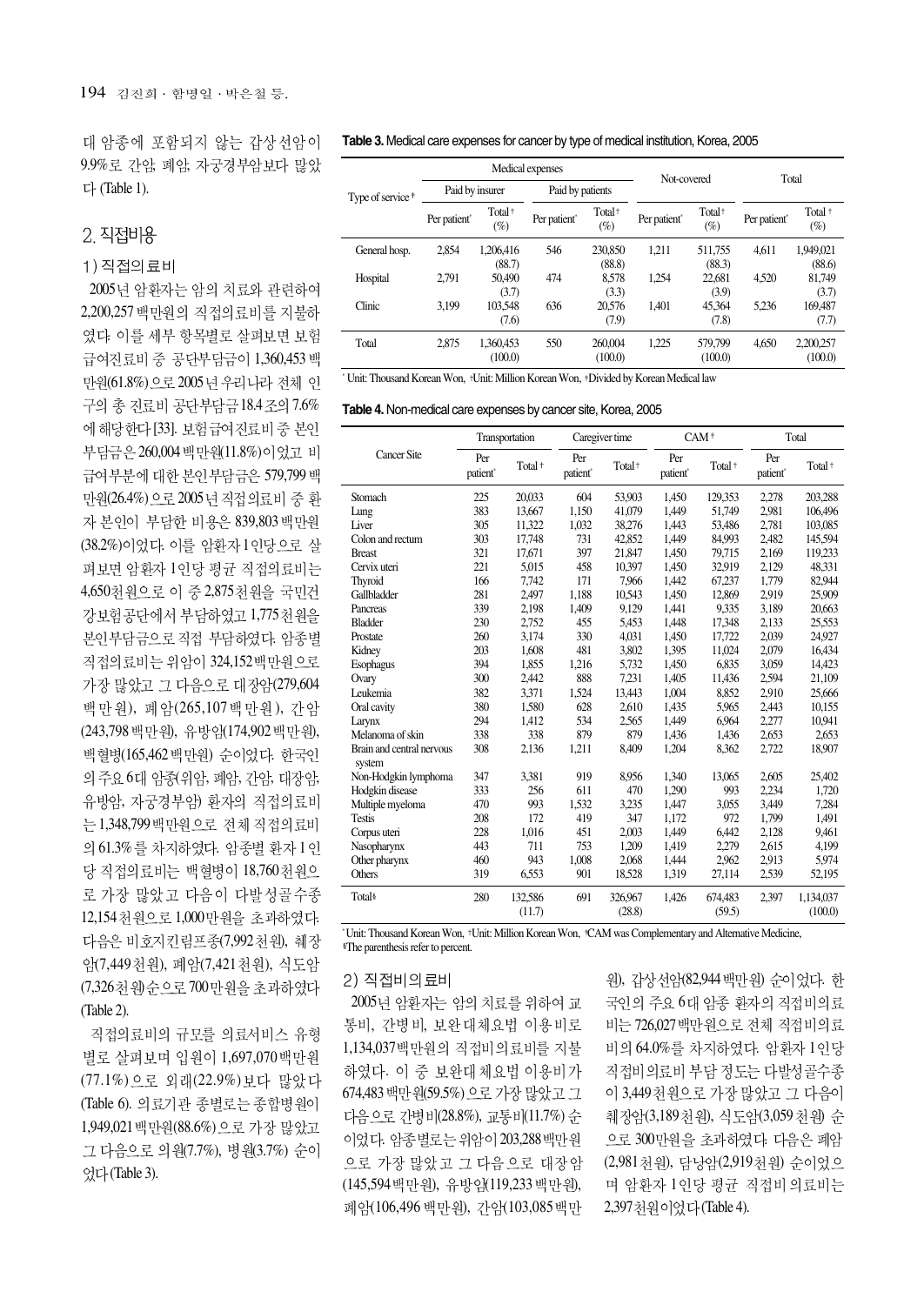**Table 5.** Morbidity and mortality costs by cancer site, Korea, 2005

| <b>Cancer Site</b>                  | Lost days   |           | Morbidity costs          |                    | No. of | Life yrs lost            | Mortality costs <sup>+</sup> |                    |  |
|-------------------------------------|-------------|-----------|--------------------------|--------------------|--------|--------------------------|------------------------------|--------------------|--|
|                                     | Per patient | Total     | Per patient <sup>®</sup> | Total <sup>+</sup> | deaths | untill 69<br>(per death) | Per death <sup>*</sup>       | Total <sup>+</sup> |  |
| Stomach                             | 13.8        | 1,234,143 | 7.215                    | 643,787            | 10,990 | 6.6                      | 109,779                      | 1,206,471          |  |
| Lung                                | 21.8        | 778.316   | 5.425                    | 193,803            | 13,805 | 4.1                      | 78.785                       | 1,087,633          |  |
| Liver                               | 22.9        | 847,933   | 8,845                    | 327,892            | 10,962 | 9.3                      | 161,505                      | 1,770,414          |  |
| Colon and rectum                    | 17.2        | 1.011.067 | 6.417                    | 376,375            | 6.025  | 5.5                      | 93,181                       | 561,416            |  |
| <b>Breast</b>                       | 18.8        | 1,031,221 | 6,730                    | 370,001            | 1,598  | 15.4                     | 177,337                      | 283,384            |  |
| Cervix uteri                        | 14.2        | 322,659   | 5,877                    | 133,433            | 1,067  | 8.8                      | 109,842                      | 117,202            |  |
| Thyroid                             | 8.8         | 408,427   | 7,483                    | 348,813            | 328    | 4.9                      | 73,545                       | 24,123             |  |
| Gallbladder                         | 19.3        | 171,422   | 4.901                    | 43,501             | 3,336  | 4.3                      | 75,189                       | 250,831            |  |
| Pancreas                            | 25.0        | 161.747   | 5.933                    | 38,441             | 3,388  | 5.0                      | 89.651                       | 303,737            |  |
| <b>Bladder</b>                      | 9.1         | 109,357   | 5,716                    | 68,484             | 907    | 2.5                      | 49,375                       | 44,783             |  |
| Prostate                            | 6.9         | 84,424    | 3,064                    | 37,460             | 909    | 1.1                      | 27,168                       | 24,696             |  |
| Kidney                              | 12.1        | 95,781    | 8,397                    | 66,373             | 662    | 7.1                      | 117,266                      | 77,630             |  |
| <b>Esophagus</b>                    | 24.7        | 116,610   | 5.903                    | 27,831             | 1,434  | 4.2                      | 87,630                       | 125,661            |  |
| Ovary                               | 22.3        | 181,481   | 6.288                    | 51,175             | 754    | 9.5                      | 117,743                      | 88,778             |  |
| Leukemia                            | 27.8        | 244.797   | 6.681                    | 58.927             | 1.442  | 19.9                     | 234,708                      | 338,450            |  |
| Oral cavity                         | 20.5        | 85,016    | 7.624                    | 31,692             | 410    | 7.6                      | 129,028                      | 52.901             |  |
| Larynx                              | 14.2        | 68,048    | 6,096                    | 29,291             | 635    | 3.8                      | 77,132                       | 48,979             |  |
| Melanoma of skin                    | 21.2        | 21,244    | 6,808                    | 6,808              | 172    | 9.9                      | 144.465                      | 24,848             |  |
| Brain and central<br>nervous system | 24.4        | 169,470   | 7,649                    | 53,122             | 1,167  | 16.4                     | 209,985                      | 245,053            |  |
| Non-Hodgkin<br>lymphoma             | 22.5        | 219,199   | 7.935                    | 77,367             | 1,260  | 10.6                     | 159,836                      | 201,394            |  |
| Hodgkin disease                     | 19.8        | 15,266    | 9.322                    | 7,178              | 35     | 16.3                     | 245,298                      | 8,585              |  |
| Multiple myeloma                    | 34.0        | 71,903    | 6.651                    | 14,046             | 522    | 5.7                      | 98.984                       | 51,670             |  |
| <b>Testis</b>                       | 13.0        | 10,818    | 10,473                   | 8,682              | 11     | 25.1                     | 453,857                      | 4,992              |  |
| Corpus uteri                        | 15.5        | 69,029    | 6.174                    | 27,442             | 152    | 8.5                      | 106.814                      | 16,236             |  |
| Nasopharynx                         | 27.8        | 44,610    | 10,558                   | 16.956             | 130    | 12.9                     | 220,159                      | 28,621             |  |
| Other pharynx                       | 27.7        | 56,836    | 7.851                    | 16.103             | 307    | 5.8                      | 112.222                      | 34,452             |  |
| Others                              | 19.3        | 397,430   | 6,469                    | 132,968            | 3,070  | 8.5                      | 122,961                      | 377,490            |  |
|                                     |             |           |                          |                    |        |                          |                              |                    |  |
| Total                               | 17.0        | 8,028,254 | 6,780                    | 3,207,952          | 65,478 | 7.0                      | 113,022                      | 7,400,430          |  |

\* Unit: Thousand Korean Won, Unit: Million Korean Won, Value of lifetime earnings was discounted at 3%

#### **Table 6.** Socioeconomic costs of cancer, Korea, 2005

| Type of costs                                        | N       | Per person <sup>*</sup> | Total <sup>+</sup> | $\%$  |
|------------------------------------------------------|---------|-------------------------|--------------------|-------|
| Inpatient                                            | 473.135 | 3.587                   | 1,697,070          | 12.1  |
| Outpatient                                           | 473,135 | 1,064                   | 503.187            | 3.6   |
| Subtotal (medical care costs) <sup>10</sup>          |         | 4.650                   | 2.200.257          | 15.7  |
| Transportation                                       | 473.135 | 280                     | 132.586            | 0.9   |
| Caregiver time                                       | 473.135 | 691                     | 326,967            | 2.3   |
| Complementary and alternative medicine               | 473.135 | 1.426                   | 674.483            | 4.8   |
| Subtotal(non-medical care costs) <sup>22</sup>       |         | 2,397                   | 1.134.037          | 8.0   |
| Morbidity                                            | 473.135 | 6.780                   | 3.207.952          | 22.8  |
| Mortality (discounted at 3%)                         | 65.478  | 113,022                 | 7,400,430          | 52.6  |
| Guardian's time                                      | 473.135 | 280                     | 132.389            | 0.9   |
| Subtotal (Indirect costs) <sup>3</sup>               |         | 120,082                 | 10,740,771         | 76.3  |
| Total $(\bigoplus + \bigotimes + \langle 3 \rangle)$ |         |                         | 14.075.065         | 100.0 |

\* Unit: Thousand Korean Won, Unit: Million Korean Won

# 3. 간접비용

#### 1) 이환 손실

2005 년 암환자의 이환손실액은 3,207,952 백만원이었다. 암종별로는 위암이 643,787 백만원으로 가장 많았고 그 다음으로 대 장임(376,375 백만원), 유방암(370,001 백만 원), 갑상선 암(348,813 백만원), 간암 (327,892 백 만원), 폐임(193,803 백 만원), 자 궁경부임(133,433 백만워) 수이었다. 한국 인의 주요 6대 암종 환자의 이환손실액은 2,045,291 백만원으로 전체 이환손실액의 63.8% 를 차지하였다. 환자 1인당 이환손실 액 부담 정도는 비인두암이 10,558천원으 로 가장 많았고 다음이 고환암(10,473천 원)으로 1,000 만원을 넘었다. 다음은 호지 틴씨 병(9,322 천원), 간암(8,845 천원), 신장 암(8,397 천원) 순이었으며 암환자 1 인당 평균 이환손실액은 6,780천원이었고 평균 손실 일수는 17.0 일이 었다 (Table 5). 2) 사망 손실

2005년 사망원인통계자료를 활용하여 사망원인이 악성신생물(C00-C97)에 해당 하는 대상자 중 연령 결측값이 있는 1인을

제외하고 사망손실액을 추계하였다. 2005 녀 암으로 인한 사망자 수는 65,478명이었 으며 이로 인한 총 사망손실액은 7,400,430 백만원이었다. 암종별로는 간암이 1,770,414 백만원으로 가장 많았고 그 다음 이 위임(1,206,471 백만원), 폐임(1,087,633 백만원) 순으로 1조원을 초과하였다. 한국 인의 주요 6대 암종 환자의 사망손실액은 5,026,520백만원으로 전체 사망손실액의 67.9%를 차지하였다. 사망자 1인당 사망손 실액은 고환암이 453,857 천원으로 가장 많았 고 그 다음으로 호지틴씨 병(245,298 천 원), 백혈병(234,708 천원), 비인두암(220,159천 원), 뇌 및 중추신경계암(209,985천원) 순 이었다. 사망자 1인당 평균 사망손실액은 113,022천원이었고 평균 손실년수는 7.0년 이었다 (Table 5).

#### 3) 보호자의 시간비용

보호자의 시간비용은 암환자의 외래 방 문시 보호자를 동반함으로써 발생하는 보 호자 측면에서의 손실액으로 총 132,389백 만원이었으며 환자 1인당으로는 280천원 이었다 (Table 6).

## 4. 경제적 비용

2005년 우리사회가 암과 관련하여 부담 한 경제적 비용은 14.1 조원에 달한다. 이 중 사망손실액이 7.4조원(52.6%)으로 가장 많았고 그 다음으로 이환손실액(3.2조원, 22.8%), 직접의료비(2.2조원, 15.7%), 직접 비의 료비(1.1 조워, 8.0%), 보호자의 시간비 용(0.1조원, 0.9%) 순이었다 (Table 6). 암종 별로는 간암이 2.46조원으로 가장 많았고 다음이 위암(2.40조원)으로 2조원을 넘었

#### **Table 7.** Sensitivity analysis

| Cost category                      | Subject group for<br>calculating | Amount <sup>+</sup>     |
|------------------------------------|----------------------------------|-------------------------|
| Medical care costs                 |                                  | 2.200.257               |
| Non-medical care costs             |                                  | 1,134,037               |
| Morbidity costs                    |                                  | 3.207.952               |
| Mortality costs                    | Discounted at 3%                 |                         |
|                                    | Applying 100%                    | 7.400,430               |
|                                    | Applying 50%*                    | 5.885.322               |
|                                    | Discounted at 5%                 |                         |
|                                    | Applying 100%                    | 6.116.326               |
|                                    | Applying 50%*                    | 4.935.682               |
| Guardian's time costs              |                                  | 132,389                 |
| Range of total socioeconomic costs |                                  | 11.610.317 - 14.075.065 |

\* The wages of people whose age are between 65-69 are equivalent to half of the wages of people whose age are between 60-64, <sup>+</sup>Unit: Million Korean Won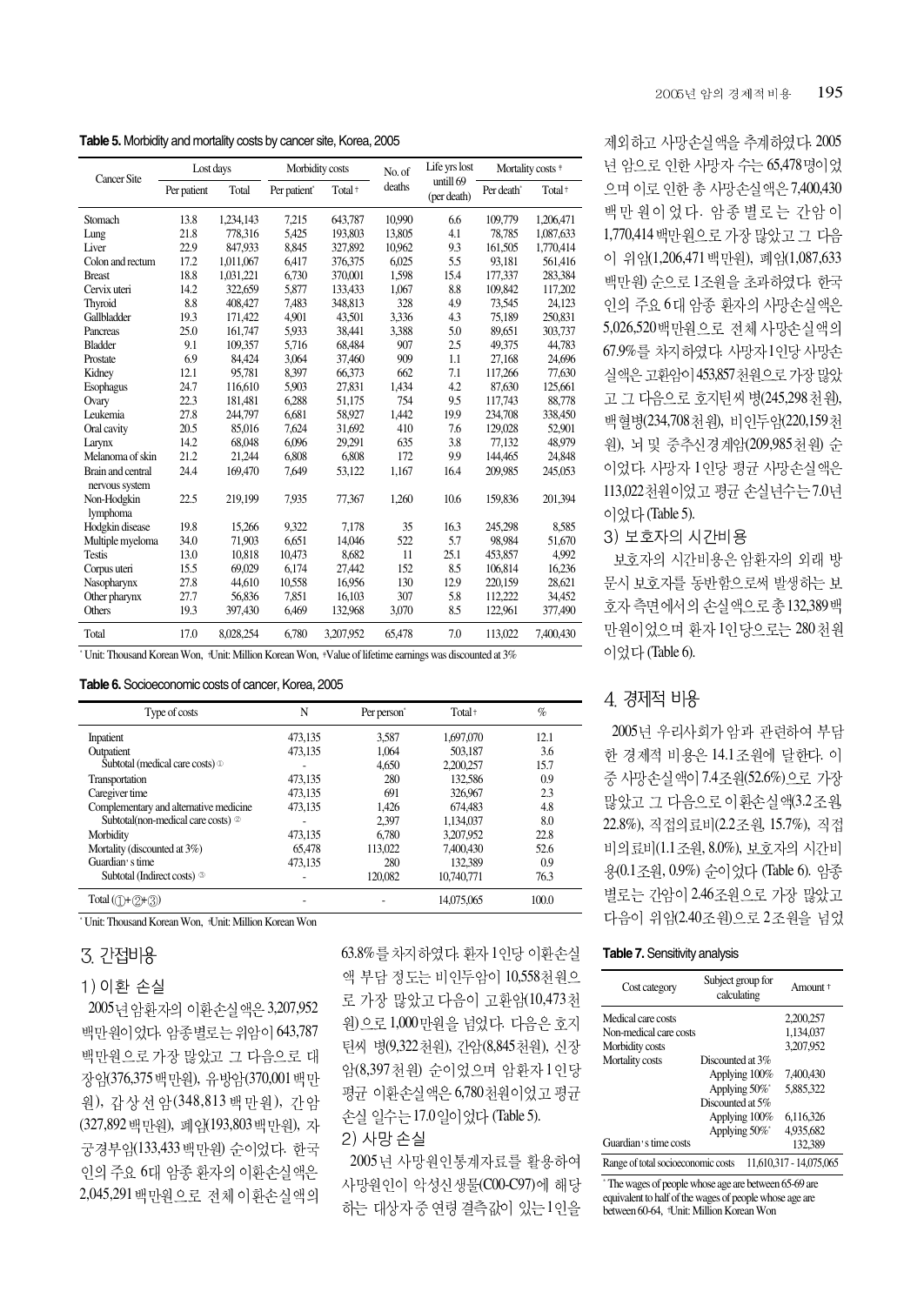다. 그 다음은 폐암(1.66조원), 대장암(1.38 조원), 유방암(0.97조원) 순이었다. 자궁경 부암의 경제적 비용은 0.37조원이었으며 한국인의 주요 6대 암종 환자의 경제적 비 용은 9.23조원으로 전체 비용의 65.6%를 차지하였다.

민감도 분석을 위하여 사망손실액 추계 시3% 와 5% 할인율을 각각 적용하였고 또 한 65-69세 임금에 대하여 60-64세 임금의 100% 와 50% 를 적용한 결과 암의 경제적 비용은 최소 11.6조원에서 최대 14.1 조원 이었다(Table 7).

# 고 찰

이 연구는 2005년 국민건강보험공단의 보험청구자료와 암 수진자료 및 암발생자 추정자료, 한국중앙암등록본부의 암발생 등록자료, 그리고 통계청의 사망원인통계 자료를 활용하여 2005년 단면 시점에서 기 존 암환자와 새로 발병한 암환자를 모두 포함하여 이들의 암 치료와 관련하여 우 리사회가 부담한 비용을 사회적 관점에서 추계하였다.

2005년 암 치료와 관련하여 의료기관을 이용한 암환자는 473,135 명이 었고 암과 관 련한 사망자 수는 65,479명으로서 이들을 위하여 우리사회가 부담한 암과 관련한 경제적 비용은 14.1 조원이었다. 이를 2002 년 Kim 등 [16] 의 연구와 비교하면, 2002 년 암 치료를 위하여 의료기관을 이용한 암 환자 311,759명 대비 51.8% 증가한 수치이 며, 사망자 수는 2002 년 63,095명 대비 2005 년에3.8%의 증가한 수치이다. 이러한 증 가 양상과 더불어 1993-1995년 사이 발생 한 암환자 대비 2001-2005년 사이 발생한 암환자의 5년 상대생존율이 11% 향상되 었고 [5], 2015년 암발생 추정자 수가 186,200명 [4] 으로 2005년 암발생자 대비 30.6% 증가할 것이라는 점을 고려한다면 암으로 인한 경제적 비용은 지속적으로 증가할 것으로 예측된다.

암과 관련한 경제적 비용은 2002년의 경 우 11.4 조원으로 2002년 우리나라 GDP 규 모의 1.72% 에 해당하였다 [16]. 2005년에 이르러서는 암과 관련한 경제적 비용이 14.1조원으로 2002년 대비 2.7조원 증가하 여 23.7%의 증가율을 보여주고 있다. 이는 2005년 우리나라 GDP 규모의 1.75%에 해 당하는 비용으로 암의 경제적 부담이 증 가하였음을 알 수 있다. 2002년과 2003년, 2004년의 소비자물가상승률 2.76% 와 3.51%, 3.59% [34] 로 보정하여 2002년 물가 지수를 기준으로 2005년의 암과 관련한 경 제적 비용을 계산하면 12.8조원으로 2002 년 대비 1.4조원 증가하여 12.3%의 증가율 을 보여주고 있다. 미국 국립보건원 (National Institutes of Health, NIH)이 추계한 2005년 미국의 암과 관련한 경제적 비용은 2,099억 달러로, 2002년 1,716억 달러에 비 하여 383억 달러 증가하여 단순 비교시 22.8% 증가율을 보여주고 있다 [10,11]. 즉, 단순 비교시 경제적 비용 측면에서는 우 리나라와 미국은 거의 유사한 수준의 증 가율을 보여주고 있다고 볼 수 있다.

2005년 우리나라 암환자가 암 치료와 관 련하여 부담한 직접비용은 직접의료비 2.2 조워, 직접비의료비 1.1 조워으로 3.3 조워 에 달하여 경제적 비용의 23.7%를 차지하 였다. 이는 Kim 등[16]이 제시한 2002년 직 접비 2.3조원(직접의료비 1.6조원, 직접비 의료비 0.7 조원) 보다 약 1 조원 증가 한 규모 로 2002년 대비 43.5%의 증가율을 보여주 고 있다. 2002년과 2003년, 2004년의 소비 자물가상승률을 고려하였을 경우2002년 기준 2005년의 직접비용은 3.0조원으로 2002년 대비 0.7조원 증가하여 30.4%의 증 가율을 보여주고 있다. 2005년 미국의 암 치료 직접비용은 740억 달러로 2002년 609 억 달러에 비하여 21.5% 증가하여 [10,11] 단순 비교시 우리나라가 약 2배 정도 높은 증가율을 보여주고 있다. 또한 미국의 암 과 관련한 경제적 비용 중 직접비가 차지 하는 비율이 35.3%인 점을 감안한다면 우 리나라에서도 직접비 비중이 지속적으로 증가할 가능성이 높다.

암종별 직접의료비는 2002년 [16]의 경우 위암이 가장 많았고 다음이 폐암, 대장암, 간암, 유방암, 백혈병, 기타암, 자궁경부암 순이었다. 2005 년은 위암이 가장 많았고 다음이 대장암, 폐암, 간암, 유방암, 백혈 병, 기타암, 갑상선암 순으로 2002년 대비

갑상선암의 직접의료비가 다른 암종에 비 하여 상대적으로 증가하였고 자궁암은 감 소하였다. 또한 대장암의 직접의료비가 폐암의 직접의료비보다 커졌다. 이는 2002 년 대비 2005년 전체 암종에 대한 갑상선 암 환자 수의 증가와 자궁경부암 환자 수 의 감소에 기인한 것이며, 대장암의 직접 의료비가 폐암의 직접의료비보다 상대적 으로 증가한 것 또한 전체 암환자에 대한 대장암 환자 수의 증가 때문이다.

질병의 중증도를 간접적으로 반영할 수 있는 1인당 직접의료비 [35]는 2002년 [16] 의 경우 백혈병이 가장 많았고 다음이 다 발성골수종, 췌장암, 폐암, 뇌 및 중추신경 계암, 식도암 순이었다. 2005년은 백혈병 이 가장 많았고 다음이 다발성골수종, 췌 장암, 비호지킨림프종, 폐암, 식도암 순으 로 2002년 대비 뇌 및 중추신경계암의 1인 당 직접의료비는 상대적으로 감소한 반면 비호지킨림프종의 1인당 직접의료비는 상대적으로 증가하였다. 전체적으로 2002 년 대비 2005년의 1인당 직접의료비가 4,973 천원에서 4,650 천원으로 6.5% 감소한 것으로 보이나, 2002년도의 직접의료비산 출에서 포함되었던 원외처방에 의한 약제 비용이 2005년도 직접의료비 산출과정에 서는 자료의 제한점으로 제외되었기 때문 에 직접적인 비교는 어려울 것으로 생각 된다. 또한 2005년 9월 1일부터 시행한 일 부 비급여 항목의 급여화 및 법정본인부 담금 감소 등 '중증환자 진료비 부담 경감 제도' [36]로 인한 암환자 진료행태의 변 화 등에 대한 고려도 함께 이루어져야 할 것이다.

의료서비스 유형별 직접의료비는 2005 년의 경우 입원 1.7조, 외래 0.5조로 2002년 [16]의 입원 1.2조, 외래 0.2조에 비하여 입 원은 41.7%, 외래는 150.0% 증가하여 외래 이용이 크게 증가하였음을 알 수 있다.

2005년 암과 관련하여 우리사회가 지불 한 간접비용은 이환손실액 3.2조원, 사망 손실액 7.4 조원 보호자의 시간비용 0.1 조 원으로 10.7조원(76.3%)에 달한다. 이는 Kim 등 [16]의 연구에서 제시한 2002년 간 접비 9.0조원이 환손실액 1.6조원, 사망손 실액 7.4조원)에 비하여 1.7조원 정도 증가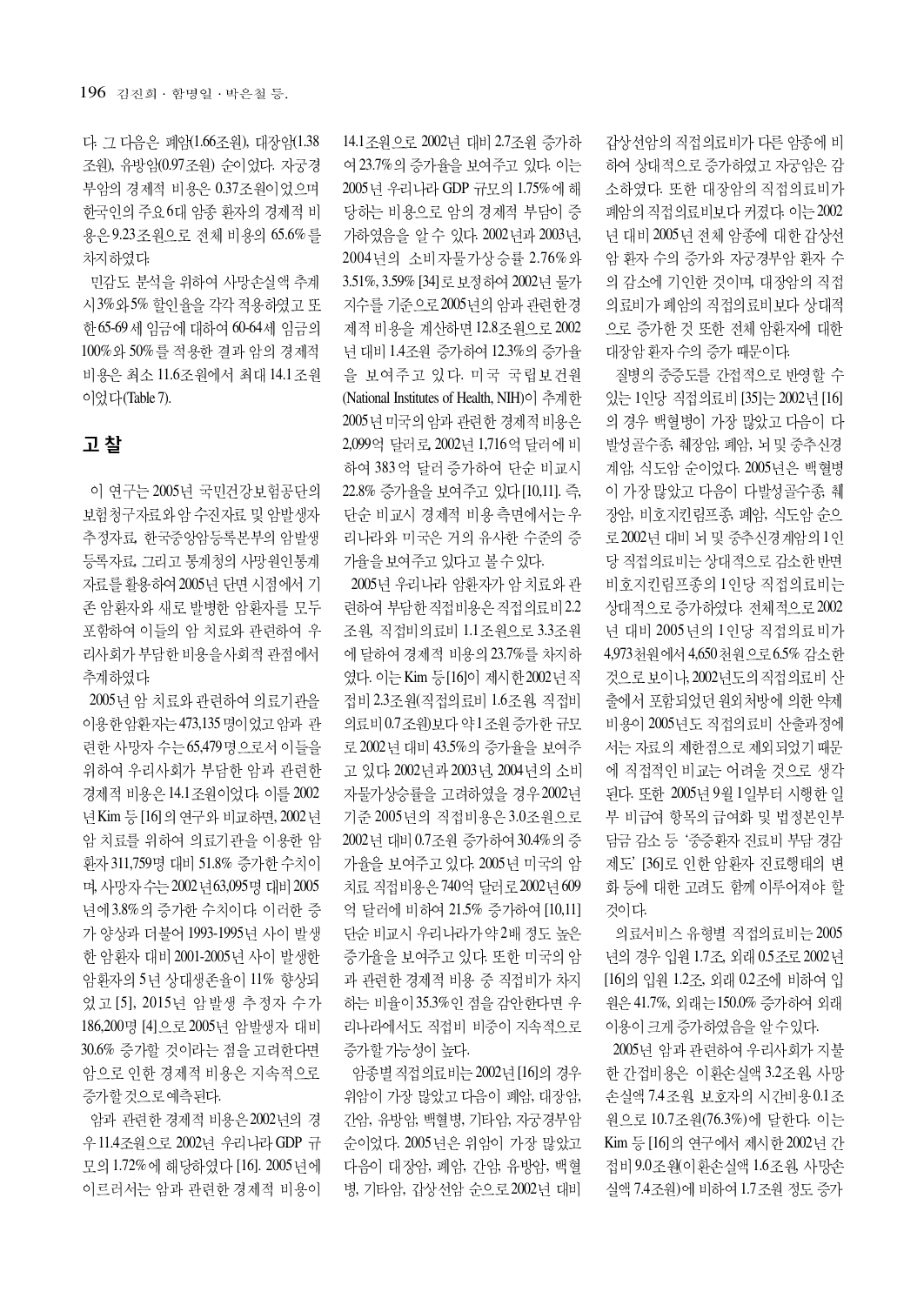수 있다는 것이다 [19,20]. 실제로 선행연 구들은 이점을 지적하며 과소추정의 가능 성을 제시하고 있다. 그러나 이 방법론은 신뢰할 만한 통계학적 근거를 기초로 산 출된 유용한 정보를 제공한다는 점에서 현재까지 가장 많이 사용되고 있다 [39]. 또한이 연구에서는 여성과 노인의 경제 적 가치를 최대한 고려하여 비용을 산출 함으로써 기존의 인적자본접근법을 이용 한 산출결과의 한계를 보완하고자 노력하 였다.

이 연구는 2005년 국민건강보험공단의 보험청구자료와 암 수진자료 및 암발생자 추정자료, 한국중앙암등록본부의 암발생 등록자료, 통계청의 사망원인통계자료 등 을 활용하여 2005년 암과 관련하여 우리사 회가 부담한 경제적 비용을 화폐단위로 추계하기 위하여 시행되었다. 2005년 암과 관련한 경제적 비용은 14.1조원으로 이 중 직접비는 3.3조원, 간접비는 10.7조원으로 2002 년 대비 경제적 비용은 23.6%, 직접비 는 43.5%, 간접비는 18.9% 증가하였다. 향 후 암과 관련한 경제적 비용은 지속적으 로 증가할 것으로 예측된다. 따라서 암발 생자 수를 줄이기 위한 암 예방사업의 적 극적 수행과 암 조기검진사업을 통한 조 기발견 및 조기치료사업의 확대 및 신설 을 통하여 암과 관련한 경제적 비용을 줄 여나가야 할 것이다. 또한 이 연구결과는 국가암관리사업의 경제성 분석을 위한 기초자료로 활용될 수 있을 것으로 기대 한다.

# 참고문헌

- 1. Stewart BW, Kleihues P. *World Cancer Report.* Lyon: IARC Press; 2003.
- 2. Ngoma T. World Health Organization cancer priorities in developing countries. *Ann Oncol* 2006; 17 (Suppl 8): viii9-viii14.
- 3. Korea National Statistical Office. Korean Statistical Information Service. Daejeon: Korea National Statistical Office; [cited 2009 Apr 27]. Available from: URL:http://www.kosis.kr. (Korean)
- 4. National Cancer Center. *Cancer Facts & Figures 2008.* Goyang: National Cancer Center; 2008. (Korean)
- 5. Ministry for Health, Welfare and Family Affairs. Press Release. 16 Oct 2008. [cited 2009 Apr 27].

로써 방법론상의 불확실성을 보완하고자 하였다. 그리고 국가단위의 대표성을 갖 춘 자료를 이용함으로써 연구결과에 대한 신뢰성을 높이기 위하여 노력하였다.

그러나 이 연구는 다음과 같은 제한점 및 지속적으로 고려되어야 할 향후 과제를 안고 있다. 첫째, 연구대상과 관련한 문제 이다. 이 연구는 비용 추계시 암과 관련하 여 의료기관을 이용한 환자를 근거로 직 접비용과 간접비용을 추계하였다. 따라서 암을 진단받고 의료기관을 이용하지 않은 경우 비용추계에서 제외되므로 질병부담 이 과소 추정될 수 있다. 그러나 암은 치료 가 필요한 중증질환임을 고려할 때 제외 된 암환자로 인한 문제는 크지 않을 것으 로 생각된다. 둘째, 이 연구에서는 암환자 의 치료와 관련하여 원외처방전에 의하여 발생하는 약제비가 제외되어 전체 추계액 의 규모가 과소 추정되었다. Kim 등 [16]은 원외처방전에 의한 악제비의 규모를 직접 의료비의 9% 정도로 제시하고 있다. 이를 이 연구에 적용하여 추계하면 0.2조 규모 로, 직접의료비가 과소 추정되었다. 향후 추후 연구를 통하여 약제비의 정확한 규 모 및 부담주체에 대한 확인이 필요하다. 셋째, 암의 진단과 치료에 따른 환자와 가 족의 심리적 고통과 불안 등 삶의 질 저하 에 따른 무형의 비용은 화폐가치로 환산 하는 데 어려움이 있어 이 연구에서는 제 외하였다. 또한 암환자가 암과 관련하여 진료를 받으면서 동시에 치료받은 동반질 환의 치료비용은 제외하지 못하였다. 이 는 이 연구에서 사용한 진료비의 자료원 이 청구자료인 것과 무관하지 않다. 청구 자료를 이용한 국내연구 [12,14]에서도 동 반질환관련 비용을 포함하고 있으며, 외 국의 병원 퇴원자료를이용한 경우 [38]에 서도 동발질환 비용이 제외되지 못한 한 계가 있다. 마지막으로 인적자본접근법의 제한점을 들 수 있다. 인적자본접근법은 생산성 손실에 대한 기회비용을 시장에서 형성된 임금차이를 활용하여 추계하는 방 법이다. 이 방법론에 대한 주된 비판의 초 점은 성별, 연령별, 인종별 차별구조가 존 재하는 임금구조 하에서 산출된 비용은 여성과 노인의 질병부담을 과소 추정할

하여 2002년 대비 18.9%의 증가율을 보여 주고 있다. 2002년과 2003년, 2004년의 소 비자물가상승률로 보정하였을 경우 2002 년 기준 2005년의 간접비용은 9.7조원으로 2002년 대비 0.7조 증가하여 7.2%의 증가 율을 보여주고 있다. 미국의 2002년(이환 손실액 155억 달러, 사망손실액 952억 달 러) 대비 2005년(이환손실액 175억 달러, 사망손실액 1.184억 달러) 간접비용 증가 율은 22.8% [10,11]로 단순 비교시 우리나 라 보다 높다. 또한 2005년 전체 경제적 비 용 중 이환손실액이 22.8%, 사망손실액이 52.6%를 차지하는 우리나라와 비교하여 미국은 전체 경제적 비용 중 이환손실액 이 8.3%, 사망손실액이 56.4%를 차지하여 우리나라와는 다른 양상을 보여준다. 이 는 미국의 경우 이환손실액 산정시 암의 진단 및 치료와 관련하여 발생하는 암환 자의 직업상실률을 고려하지 않았기 때문 [37] 으로 자료의 해석시 주의가 필요하다.

의료기관 종별을 의원급, 병원급, 종합병 워급으로 구부하여 부석하 결과, 종별에 따른 환자 1인당 전체 진료비 중 보험자 부 담 비용과 보험급여 진료비 중 본인부담 비용, 비급여 비용의 분율에는 차이가 없 었다. 환자1인당 진료비중 보험급여 진료 비는 의원의 경우 61.1%, 병원은 61.7%, 종 합병원은 61.8% 이었고, 전체적으로는 약 61.8%가 보험자 부담이었다. 이러한 결과 는 암환자의 평균 보장성이 약 61.8%임을 제시하는 것이다. 이는 2002년 [16]의 49.6% 에 비해 약 12.2% 정도 증가한 수치 이며, 암환자 보장성 강화정책이 2005년 9 월부터 시작된 점을 고려할 때 [36], 2006년 이후의 보장성은 보다 높아졌을 것으로 기대된다.

이 연구는 비용추계방법론에 있어 국내 외 질병부담 측정방법에 근거하였으며 특 히 제한적으로나마가사노동 여성과 노인 의 경제적 가치를 최대한 고려하여 산출 하였고, 암 치료와 관련하여 보호자가 부 담하여야 하는 시간비용을 추가하여 고려 하였다. 또한 사망손실금 산출시3% 와5% 의 할인율을 적용하였고 65-69세 기대임 금에 대하여 60-64세 연평균 임금의 100% 와 50%를 적용한 민감도 분석을 실시함으